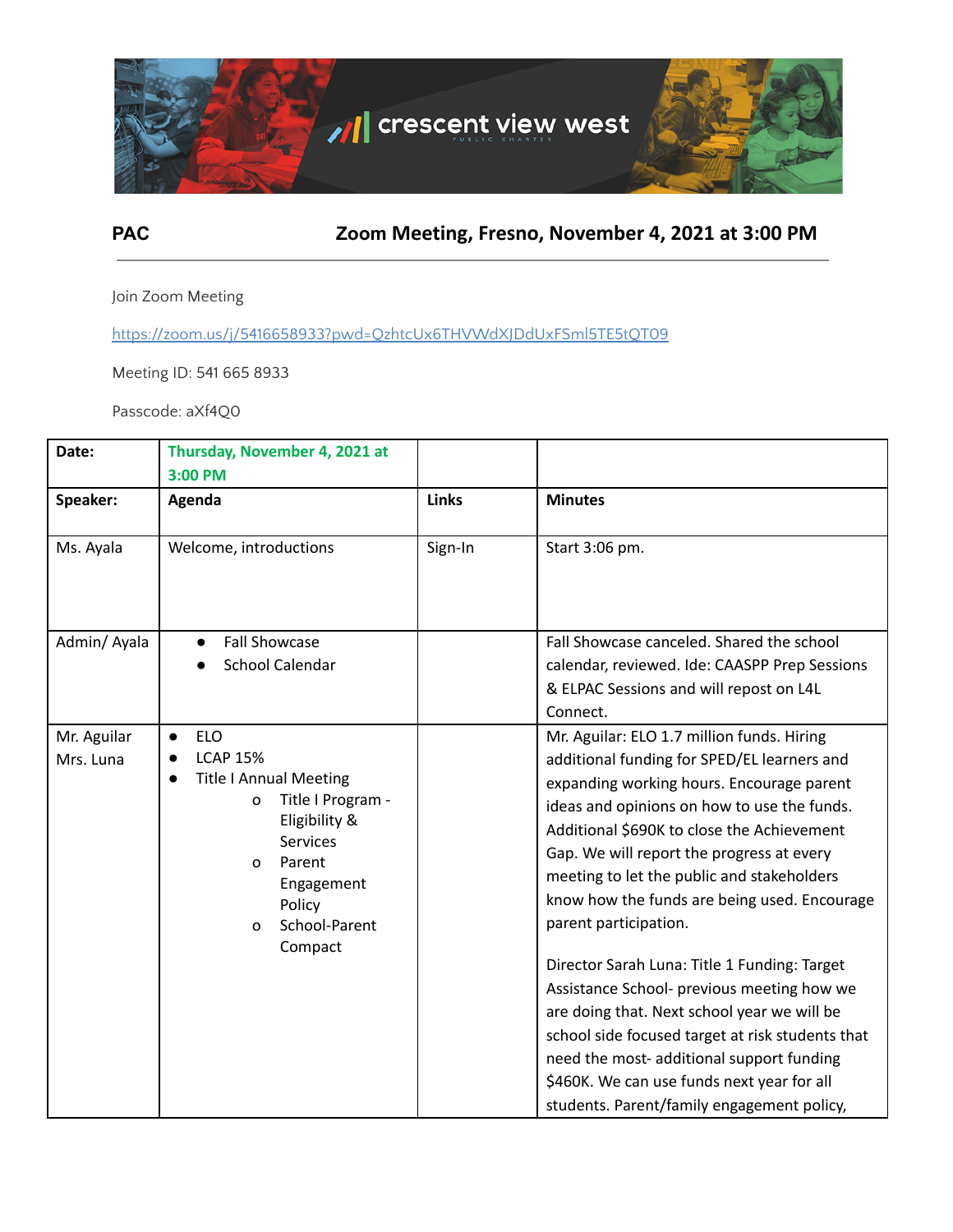

**PAC Zoom Meeting, Fresno, November 4, 2021 at 3:00 PM**

|           |                               |                                      | how parents are involved with Title 1, we are<br>looking at data and parents can let us know.<br>Also, the School Compact to improve student<br>achievement to ensure students are learning at<br>higher levels. Two documents will be sent out<br>and a survey if you have any questions to clarify<br>if you have any questions.<br>Parents/Adult Students were in agreement with<br>the method by which they would be involved in<br>the development of the parent/family<br>engagement policy as well as the school-parent<br>compact.<br>Director Sarah Luna: Title 1 Funding: Appreciate<br>how you completed the paperwork for school<br>entitles us to get funding for Title 1. We<br>appreciate you answering our phone calls. It<br>helps us get funding. Thank you. |
|-----------|-------------------------------|--------------------------------------|--------------------------------------------------------------------------------------------------------------------------------------------------------------------------------------------------------------------------------------------------------------------------------------------------------------------------------------------------------------------------------------------------------------------------------------------------------------------------------------------------------------------------------------------------------------------------------------------------------------------------------------------------------------------------------------------------------------------------------------------------------------------------------|
| Ms. Ayala | <b>Parent Feedback Survey</b> | Spanish<br>Parent<br><b>Feedback</b> | Ms. Ayala, sharing the link for the Parent<br><b>Feedback Survey</b>                                                                                                                                                                                                                                                                                                                                                                                                                                                                                                                                                                                                                                                                                                           |
|           |                               | <b>Survey</b>                        | Mrs. Tarango-congratulations Ms. Schramm<br>and thank you students for taking a break from<br>your work to join us.                                                                                                                                                                                                                                                                                                                                                                                                                                                                                                                                                                                                                                                            |
|           |                               |                                      | Ms. Ayala the survey link is in English and<br>Spanish:<br>https://www.elpac.org/resources/online-practi<br>ce-and-training-test/                                                                                                                                                                                                                                                                                                                                                                                                                                                                                                                                                                                                                                              |
|           |                               |                                      | https://www.elpac.org/resources/online-practi<br>ce-and-training-test/                                                                                                                                                                                                                                                                                                                                                                                                                                                                                                                                                                                                                                                                                                         |
|           |                               |                                      | Mrs. Luna is editing the link to give everyone<br>access to the survey.                                                                                                                                                                                                                                                                                                                                                                                                                                                                                                                                                                                                                                                                                                        |